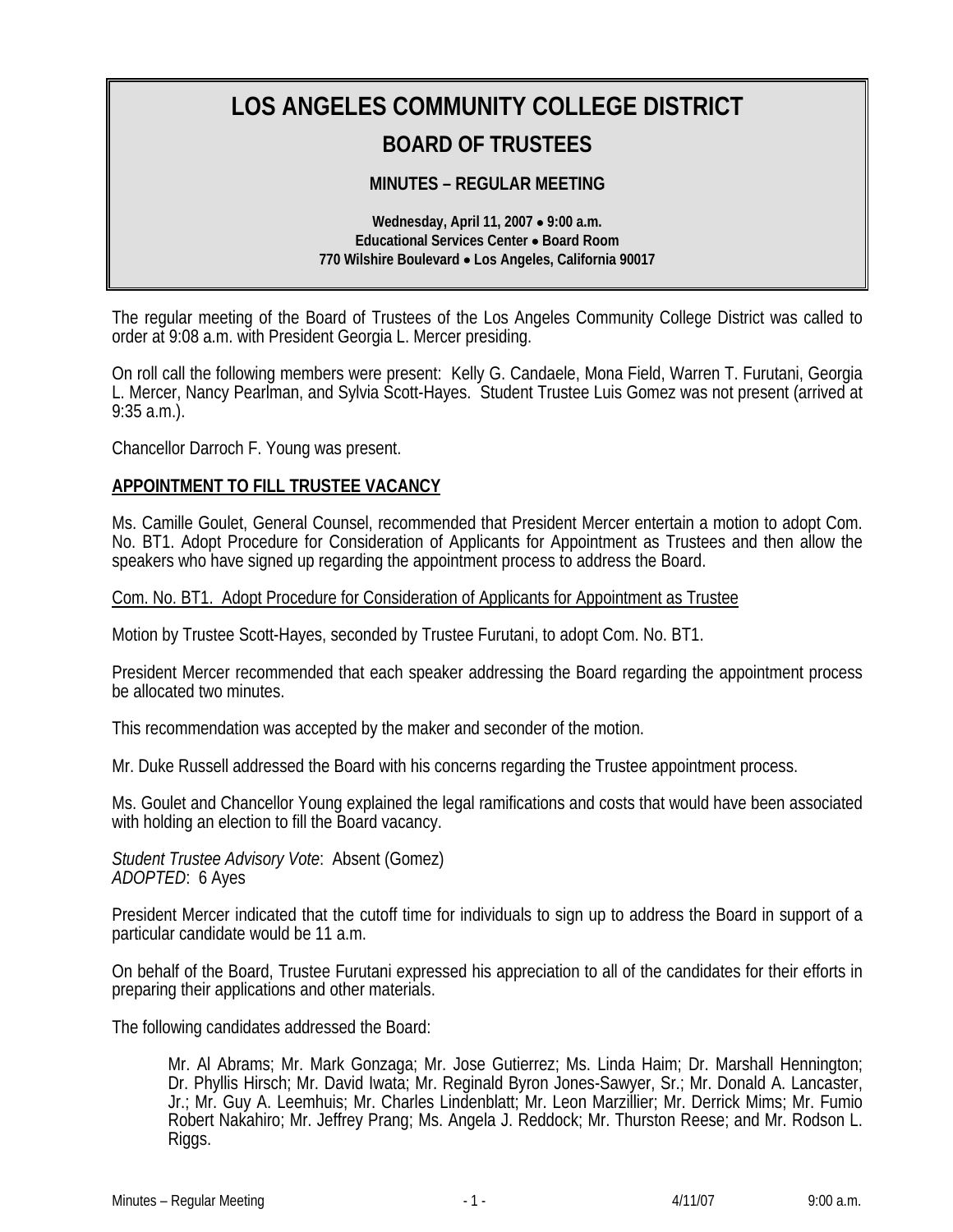The Board meeting was recessed at 10:27 a.m. and was reconvened at 10:35 a.m.

The following additional candidates addressed the Board:

Mr. Michael Rives; Ms. Patricia Salgado; Mr. Art Schlefstein; Dr. Phillip J. Schlessinger; Ms. Davia Solomon; and Ms. Donna J. Warren.

The following candidates withdrew from consideration for the position:

Ms. Elizabeth Garfield, Mr. Leroy Geter, and Mr. Norman Peterson.

The following candidates were not present:

Mr. Edwin Chau, Ms. Elizabeth A. Craigg, and Mr. Sukhpa Sukhija.

The following members of the public addressed the Board:

Mr. George Martinez (in support of Ms. Patricia Salgado), Dr. Tammy Robinson, Professor Patricia Lewis, Ms. Eloise Crippens (in support of Mr. Leon Marzillier), Ms. Chini Johnson-Taylor (in support of Mr. Leon Marzillier), and Ms. Jane Scott.

\* \* \*

President Mercer indicated that Mr. Richard Groper, candidate for the Board, has now arrived.

Mr. Groper addressed the Board.

Ms. Goulet and Chancellor Young explained once again the legal ramifications and costs that would have been associated with holding an election to fill the Board vacancy.

\* \* \*

The following additional members of the public addressed the Board:

Mr. Ray Scott, Mr. Duke Russell, Ms. Carolyn Fowler, Mr. Patrick Owens, Dr. Freddie McClain, Mr. Steve Remige (in support of Mr. Jeffrey Prang), Mr. Ted Strinz (in support of Mr. Leon Marzillier), Mr. Howard Jacobs (in support of Mr. Jeffrey Prang), Ms. Faye Washington (in support of Mr. Donald Lancaster), Mr. Larry Nakamura (in support of Mr. Leon Marzillier), Ms. Catherine Hahn (in support of Mr. Jeffrey Prang), Mr. Norman Chramoff (in support of Mr. Jeffrey Prang), Ms. Marcy Norton (in support of Mr. Jeffrey Prang), and Mr. Mel Ilomin, on behalf of Senator Gil Cedillo (in support of Mr. Derrick Mims).

Scheduled speakers Ms. Isela Bowles, Mr. Hector Gurule, Mr. Joseph Thomas Essavi, Mr. Carlos Alvarado, Ms. Kara Carlisle, Ms. Grace Cainoy, Ms. Shonda Hornbeck, Mr. Saul Rios, Mr. Skip Van Leeuewen, Mr. Scott Bowles, Mr. Doug Whitaker, Mr. Francisco Mura, and Mr. Mario Guerrero were not present.

President Mercer expressed her appreciation to all of the applicants and encouraged them to run for the Board of Trustees in the future when there is an open seat.

Trustees Candaele, Field, Scott-Hayes, Furutani, and Pearlman expressed their appreciation to all of the applicants and encouraged those who are not selected to look for other opportunities to become involved with the District.

Student Trustee Gomez expressed his concern regarding the importance of the applicant who is appointed to be supportive of student issues such as textbook costs and tuition.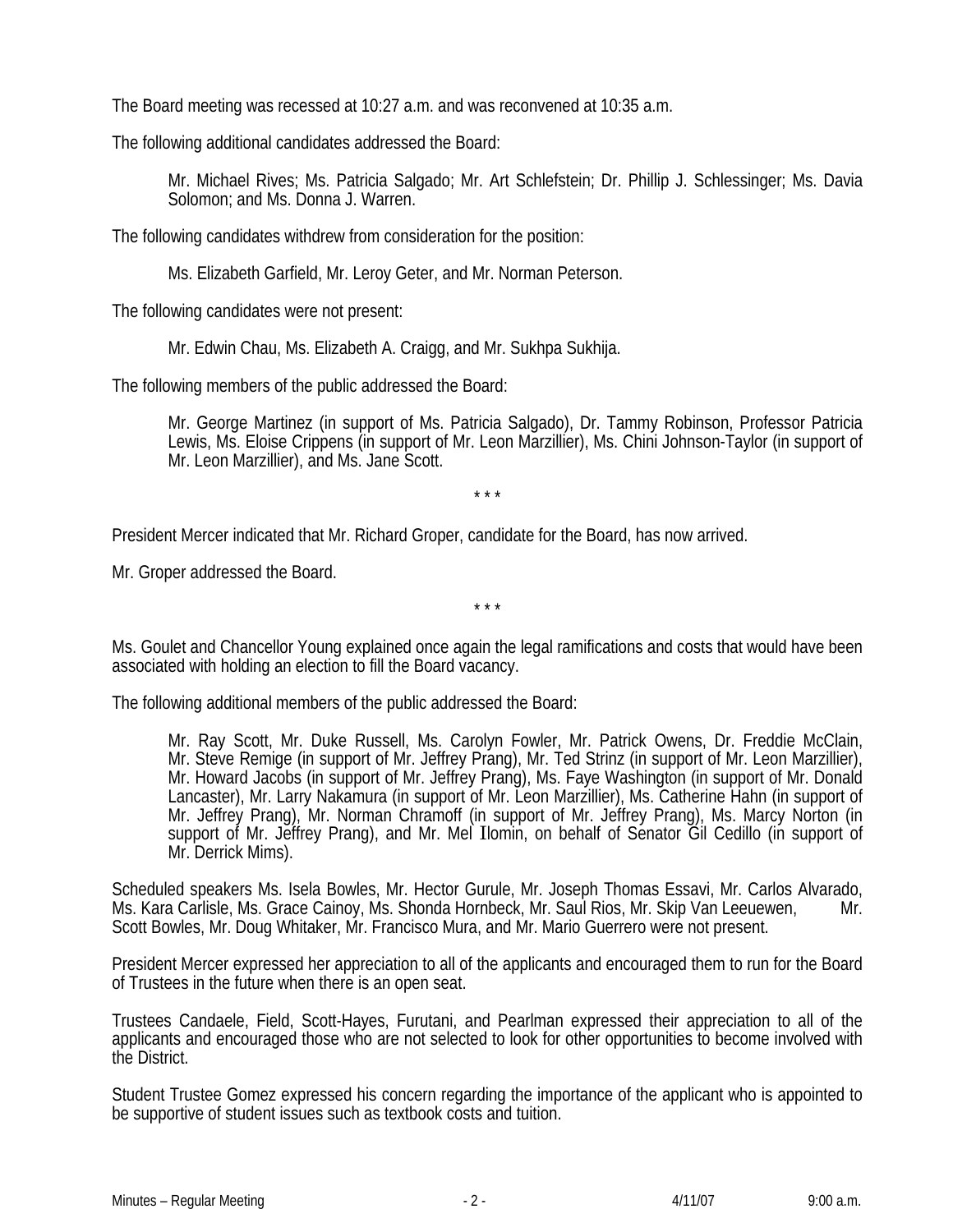Chancellor Young concurred with the Board members with respect to encouraging those applicants who are not selected to look for other opportunities to be involved with the District.

# Com. No. BT2. Appoint Trustee

Motion by Trustee Scott-Hayes, seconded by Trustee Furutani, that Donald A. Lancaster, Jr. be appointed to fill the vacancy in Seat No. 2 through the expiration of its term on June 30, 2009.

*FAILED*: 2 Ayes (Furutani, Scott-Hayes) 4 Noes (Candaele, Field, Mercer, Pearlman)

Motion by Trustee Candaele, seconded by Trustee Furutani, that Angela J. Reddock, be appointed to fill the vacancy in Seat No. 2 through the expiration of its term on June 30, 2009.

#### *APPROVED*: 6 Ayes

President Mercer indicated that Ms. Reddock would be sworn in at the regularly scheduled Board meeting of April 25, 2007.

Ms. Reddock expressed her appreciation to the Board for the appointment and for their dedication during the process and indicated that she looks forward to the opportunity of working with the Board of Trustees and Chancellor Young. She commended the other applicants for their talents.

#### **REQUESTS TO ADDRESS THE BOARD OF TRUSTEES – CLOSED SESSION AGENDA MATTERS**

President Mercer stated that in accordance with The Ralph M. Brown Act, Mr. Mark Grant Lavin, a permanent classified employee assigned to Los Angeles Valley College as a Gardener, has requested that he be allowed to speak at the public session of the Board of Trustees. Mr. Lavin was not present. Mr. Kevin Peralta, Business Representative, Local 99 SEIU, was present to address the Board on behalf of Mr. Lavin.

Mr. Michael Shanahan, Associate Vice Chancellor, Employer-Employee Relations, explained what should occur with respect to the disciplinary case.

Ms. Camille Goulet, General Counsel, explained the process for dismissing a permanent classified employee.

Mr. Shanahan summarized the charges against Mr. Lavin

Mr. Peralta addressed the Board on behalf of Mr. Lavin.

\* \* \*

President Mercer stated that in accordance with The Ralph M. Brown Act, Mr. Curtis Douglas Pierce, a permanent classified employee assigned to Los Angeles Valley College as a Custodian, has requested that he be allowed to speak at the public session of the Board of Trustees. Mr. Pierce was present.

- Mr. Shanahan summarized the charges against Mr. Pierce.
- Mr. Pierce addressed the Board regarding the charges against him.

Mr. Peralta addressed the Board on behalf of Mr. Pierce.

# **RECESS TO CLOSED SESSION**

Motion by Trustee Scott-Hayes, seconded by Student Trustee Gomez, to recess to Closed Session in accordance with The Ralph M. Brown Act and the Education Code. The Board will discuss the matters on the Closed Session agenda as posted and announced (see Attachment A).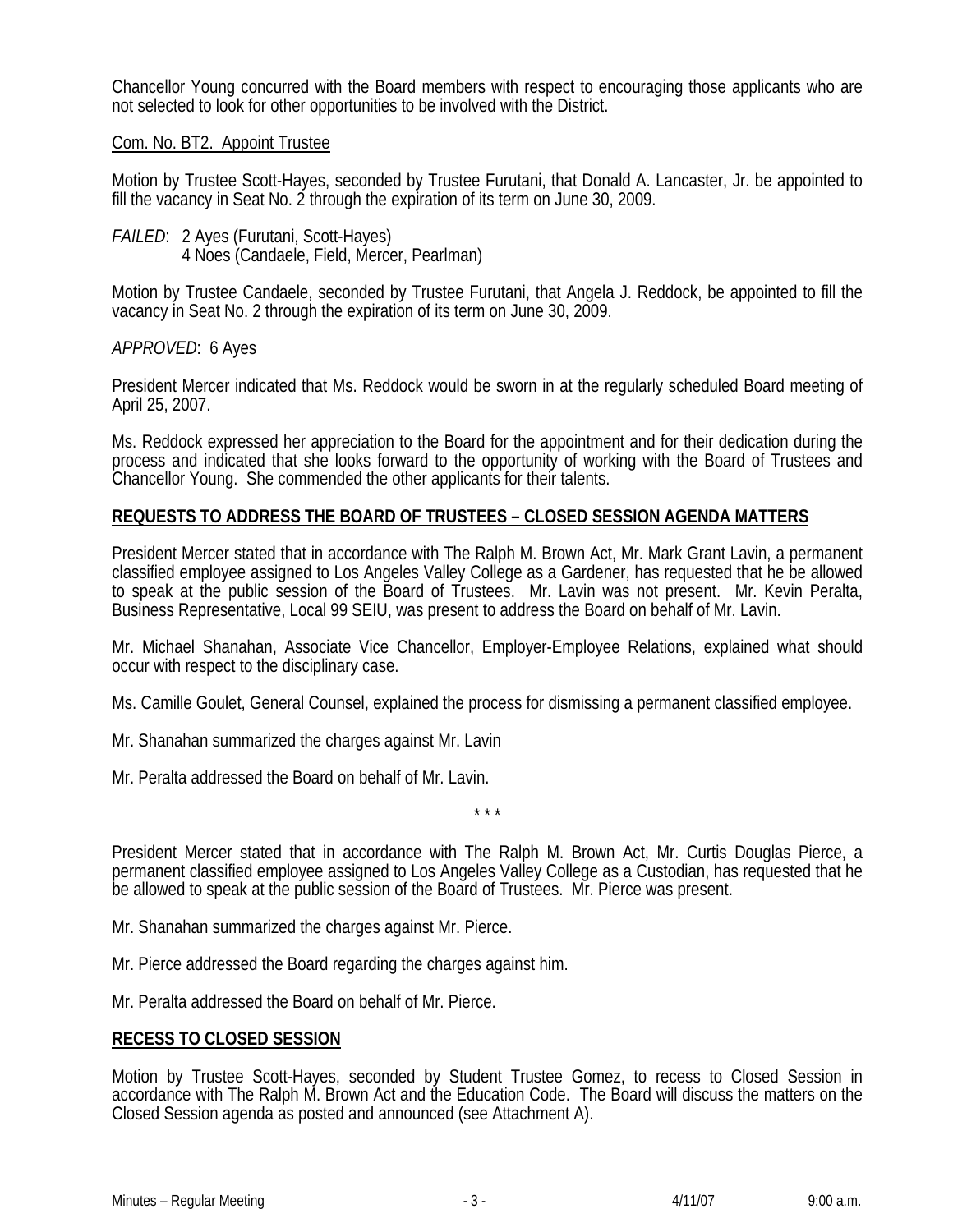Without objection, so ordered.

*APPROVED*: 6 Ayes

The regular meeting recessed to Closed Session at 12:34 p.m.

# **RECONVENE REGULAR MEETING**

The regular meeting of the Board of Trustees of the Los Angeles Community College District reconvened at 3:37 p.m. with President Georgia L. Mercer presiding.

On roll call the following members were present: Kelly G. Candaele, Mona Field, Warren T. Furutani, Georgia L. Mercer, Nancy Pearlman, and Sylvia Scott-Hayes. Student Trustee Luis Gomez was present.

Chancellor Darroch F. Young was present.

Trustee Pearlman offered the Opening Thoughts.

Trustee Furutani led the Pledge of Allegiance to the Flag.

# **MINUTES**

Motion by Trustee Candaele, seconded by Trustee Scott-Hayes, to approve the following minutes:

Regular Meeting and Closed Session – March 21, 2007

#### *APPROVED*: 6 Ayes

# **REPORTS FROM REPRESENTATIVES OF EMPLOYEE ORGANIZATIONS AT THE RESOURCE TABLE**

Ms. Velma Butler, President, AFT College Staff Guild Los Angeles, reported that, with respect to the District's Wellness Program, more than 60 people signed up for the walking challenge at LACC and more than 100 people signed up at ELAC.

\* \* \*

Ms. Eva Jackson, ASO President, LASC, and Resource Table Student Representative, presented an update regarding the effort to establish CALPIRG chapters at each college. She indicated that there will be a live television broadcast on Thursday, April 12, 2007 regarding the effort to establish a waivable student fee to fund the CALPIRG program.

\* \* \*

Mr. Carl Friedlander, President, Los Angeles College Faculty Guild, announced that the Sixth Annual Benefits and Retirement Conference will be held on Friday, April 13, 2007 at the Manhattan Beach Marriott Hotel.

\* \* \*

Student Trustee Gomez indicated that at the next Student Affairs Committee meeting, there will be a resolution to support the establishment of CALPIRG chapters at all nine District colleges.

# **PUBLIC AGENDA REQUESTS (CATEGORY A)**

#### Oral Presentations

The following individuals gave oral presentations:

Mr. Abraham White and Ms. Daphne Brooks.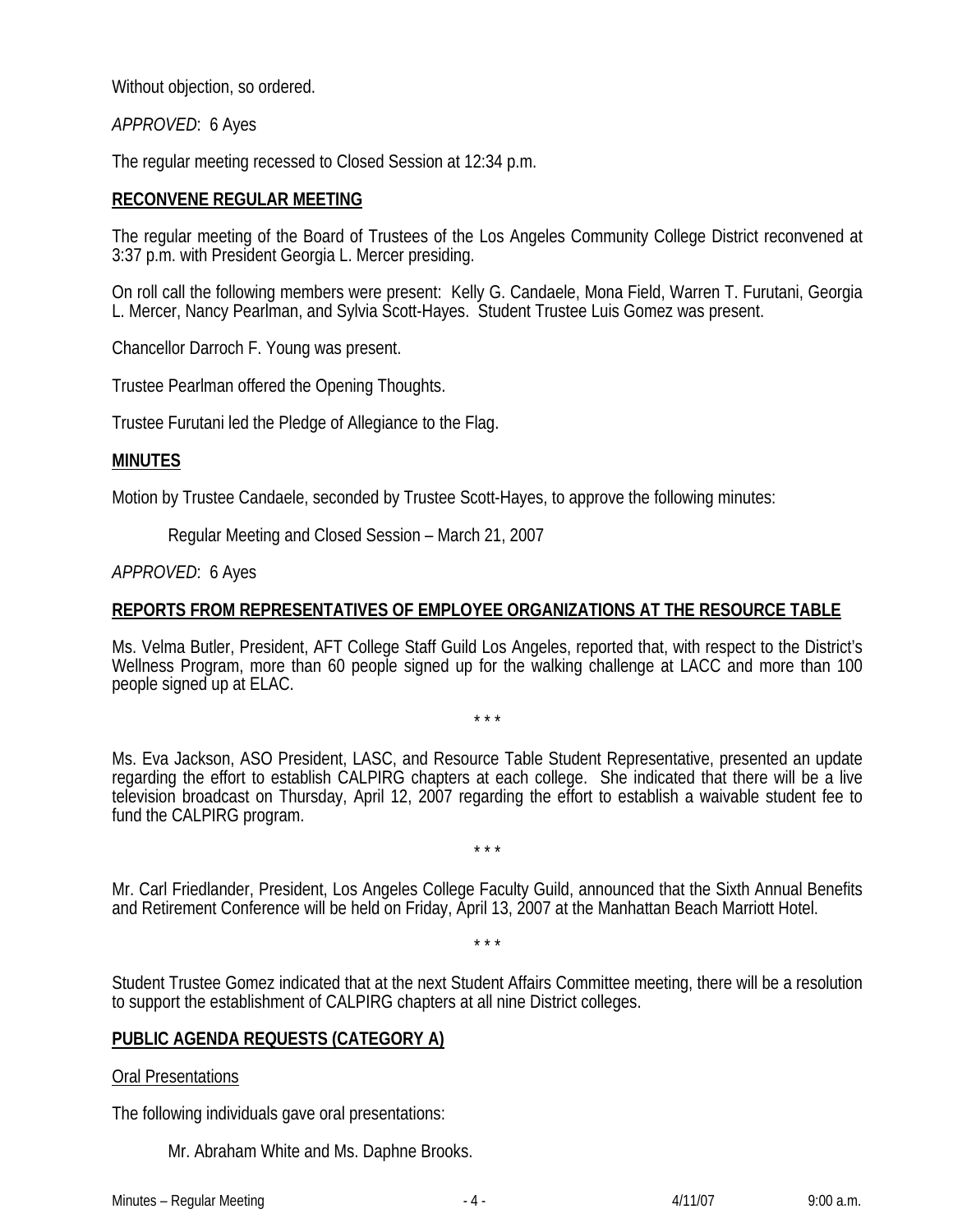With respect to the remarks made by Mr. White regarding the efforts to establish CALPIRG chapters at the nine colleges, Trustee Field requested that he work closely with Mr. John Clerx, Associate Vice Chancellor, Instructional and Student Support Services, on this process.

Trustee Candaele recommended that as broad a base of support as possible be generated for the establishment of the CALPIRG chapters.

Scheduled speakers Mr. Steve Finley and Ms. Gina Lar were not present.

#### Proposed Actions

Com. No. 2/A. Help LACC students by restarting eight interscholastic sports for women and men cancelled July 9, 2003

Mr. Duke Russell addressed the Board requesting that they take action to restart eight interscholastic sports for women and men that were cancelled four years ago.

# **REQUESTS TO ADDRESS THE BOARD OF TRUSTEES – MULTIPLE AGENDA MATTERS**

None.

#### **REPORTS AND RECOMMENDATIONS FROM THE BOARD**

The following reports to the governing board of the Los Angeles Community College District, considered as a part as if fully set forth hereto and certified copies of which are on file in the Office of the Board of Trustees, were presented by the Board of Trustees and action taken as indicated.

#### Report of Actions Taken in Closed Session – April 11, 2007

President Mercer indicated that The Ralph M. Brown Act requires that certain matters determined in Closed Session be reported during the public session that follows.

The Board took no actions that The Ralph M. Brown Act requires to be reported.

#### Reports of Standing and Special Committees

No reports.

Com. No. BT3. Resolution – Asian/Pacific American Heritage Month

Motion by Trustee Furutani, seconded by Trustee Pearlman, to adopt Com. No. BT3. as follows:

The following resolution is presented by Trustee Furutani:

| WHEREAS, | In May 1990, Former President Bush declared the month of May as<br>Asian/Pacific American Heritage Month; and                            |
|----------|------------------------------------------------------------------------------------------------------------------------------------------|
| WHEREAS, | In May 1991, Governor Wilson proclaimed the month of May as<br>Asian/Pacific Islander Heritage Month in California-the Golden State; and |
| WHEREAS, | The city of Los Angeles has declared the month of May as Asian/Pacific<br>American Heritage Month; and                                   |

WHEREAS, The Los Angeles Community College District currently employs approximately 750 full-time personnel of Asian/Pacific ancestry; and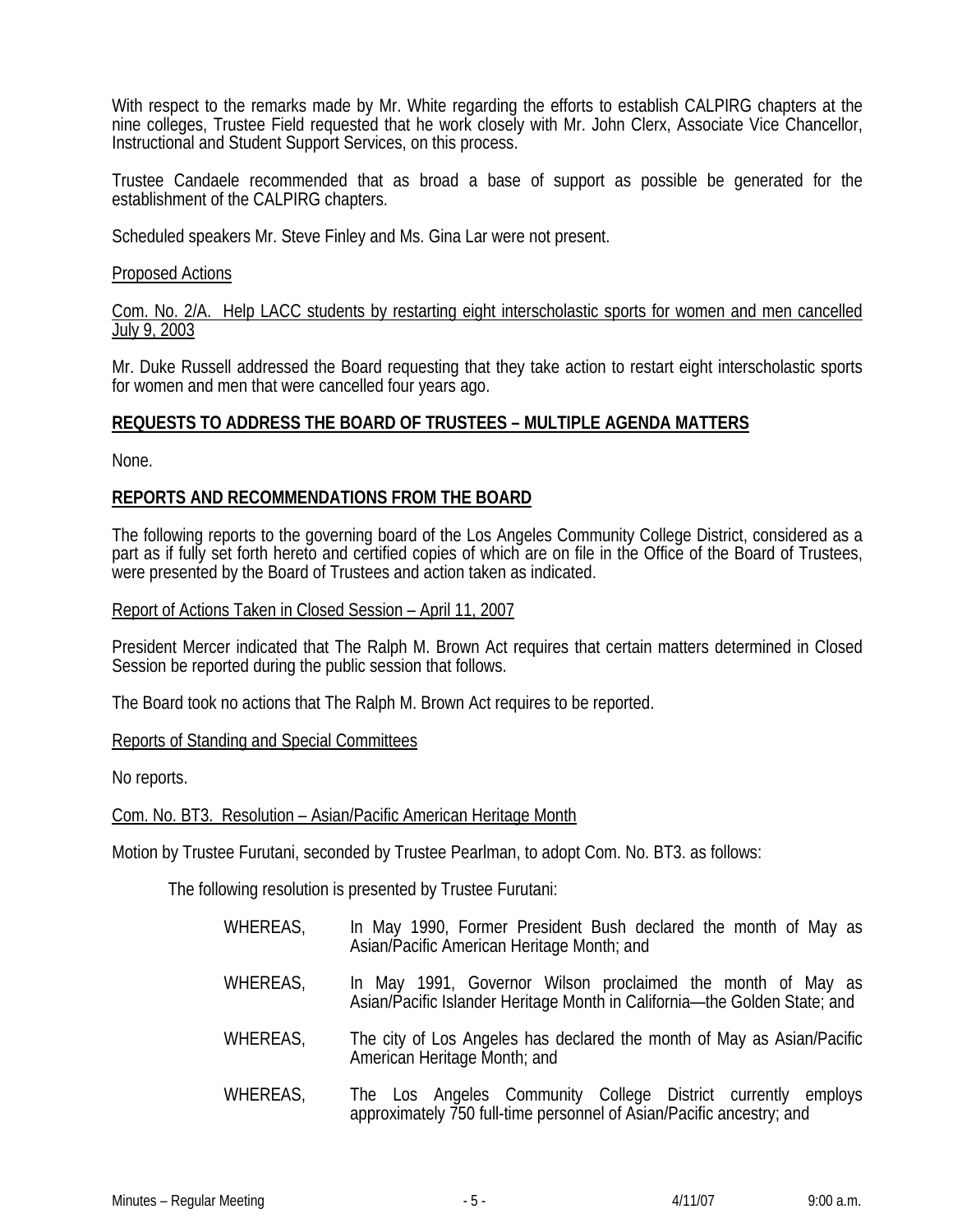- WHEREAS, Asian/Pacific students comprise 15 percent of the District's total enrollment; and
- WHEREAS, The history of the United States encompasses the unique culture and rich legacy passed down from the ancestry of the Asians and Pacific Islanders; and
- WHEREAS, The Board of Trustees of the Los Angeles Community College District recognizes the many contributions and accomplishments of the Asians and Pacific Islanders for their tenacity in pursuing the highest standards and ideals attainable; and
- WHEREAS, The Board of Trustees of the Los Angeles Community College District encourages the illumination of the rich cultural heritage and ethnic diversity within the greater Los Angeles area as part of the District's commitment to cultural awareness programs; now, therefore, be it
- RESOLVED, That the Board of Trustees of the Los Angeles Community College District hereby declares May as Asian/Pacific American Heritage Month in the Los Angeles Community College District in appreciation of the achievements and contributions made by the Asians and Pacific Islanders to the educational programs of the LACCD and encourages all of its offices and colleges to promote and join in the appropriate celebrations and observances throughout the LACCD community, city, state, and nation.

*Student Trustee Advisory Vote*: Aye (Gomez) *ADOPTED*: 6 Ayes

Com. No. BT4. Resolution – Day of Remembrance: Armenian Genocide

Motion by Trustee Field, seconded by Trustee Furutani, to adopt Com. No. BT4. as follows:

The following resolution is presented by Trustees Field, Mercer, and Furutani:

- WHEREAS, In the early part of the twentieth century, a systematic destruction of thousands of Armenian communities, through massacres and death marches in which some 1.5 million Armenians perished and hundreds of thousands more were uprooted from their homes and ancient homeland, was carried out from 1915 to 1923; and
- WHEREAS, Any such systematic destruction of a culture must be remembered and acknowledged in the hope of preventing all such events in the future; now, therefore, be it
- RESOLVED, That the Board of Trustees of the Los Angeles Community College District hereby designates April 24 of each year as "Day of Remembrance for the Armenian Genocide of 1915 to 1923"; and be it further
- RESOLVED, That the Board of Trustees of the Los Angeles Community District encourages the colleges and all of the employees and students to commemorate this historic tragedy and to learn from it.

*Student Trustee Advisory Vote*: Aye (Gomez) *ADOPTED*: 6 Ayes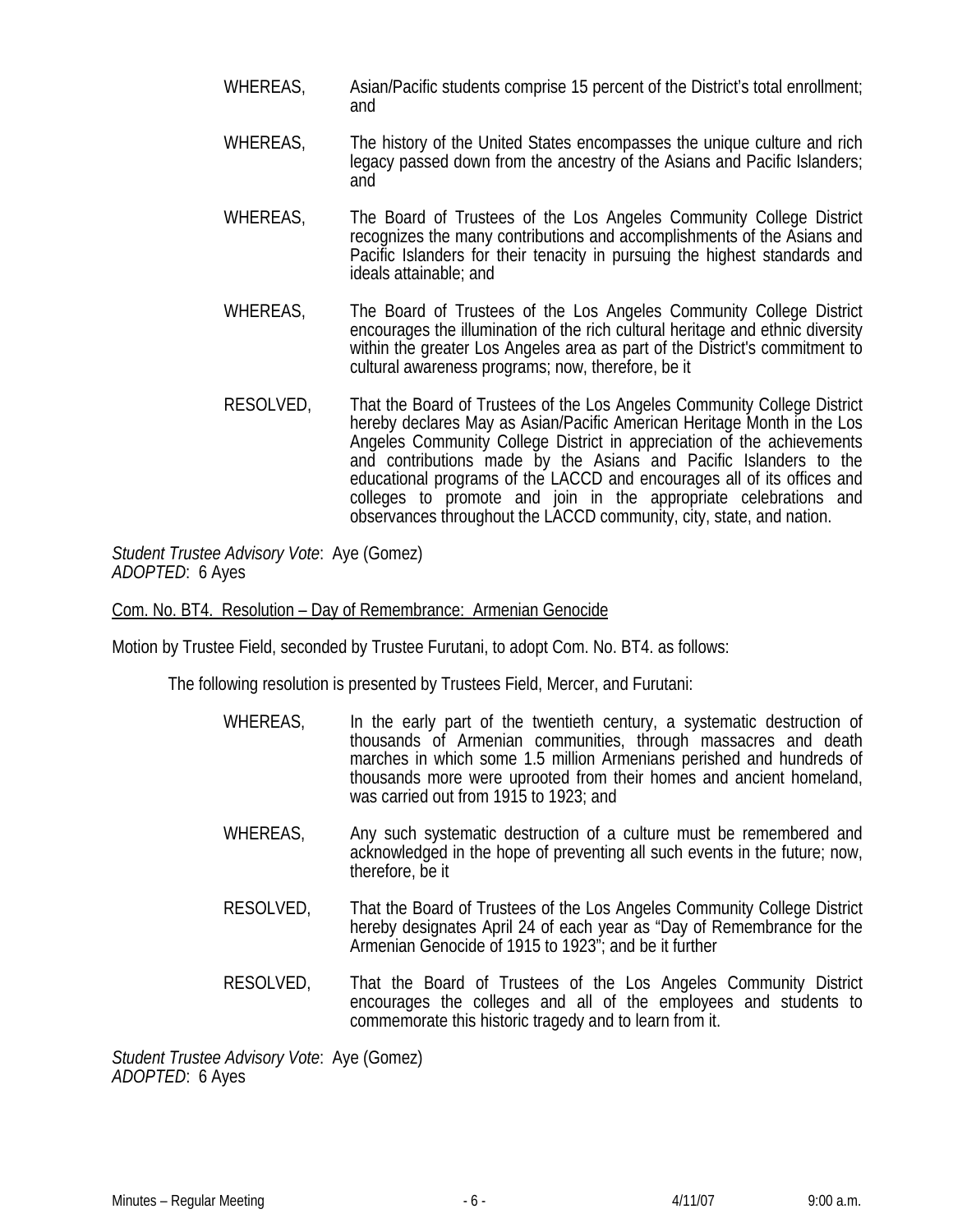Motion by Trustee Pearlman, seconded by Trustee Field, to adopt Com. No. BT5. as follows:

The following resolution is presented by Trustees Mercer, Field, Pearlman, and Furutani:

- WHEREAS, 20 million Americans participated in the first national celebration of *Earth Day* on April 22, 1970, greatly increasing environmental awareness nationwide; and
- WHEREAS, *Earth Day* has been celebrated every year since then by an increasing number of Americans and is now observed in more than 140 countries; and
- WHEREAS, *Earth Day* calls attention to harmful human impacts on the natural environment including air pollution, water pollution, ocean pollution, stratospheric pollution, and the disposal of hazardous wastes; and
- WHEREAS, *Earth Day* alerts the world to environmental threats to human health and well-being as well as the loss of native forests, wetlands, prairies, marine ecosystems, other wildlife habitats and wilderness areas, and the diverse species that inhabit them; and
- WHEREAS, *Earth Day* educates the public about positive opportunities to improve the world by improving energy efficiency, developing safe and renewable energy sources, eliminating the production of harmful wastes, protecting biodiversity, encouraging sustainable development throughout the world, and designing goods to be durable, reusable, and recyclable; now, therefore, be it
- RESOLVED, That the Board of Trustees of the Los Angeles Community College District does hereby recognize *Earth Day 2007* to draw attention to the impact of human activity on the natural world, alert all to environmental threats to human health and well-being, and advocate personal actions and policies to promote and preserve a healthy, diverse, and resilient environment.

*Student Trustee Advisory Vote*: Aye (Gomez) *ADOPTED*: 6 Ayes

Com. No. BT6. Resolution – Mexican-American Heritage Week and Recognition of Cinco de Mayo

Motion by Trustee Field, seconded by Trustee Furutani, to adopt Com. No. BT6. as follows:

The following resolution is presented by Trustees Field, Mercer, and Furutani:

- WHEREAS, The history of Southern California is entwined with the history of Mexican civilization--one example being the original name of Los Angeles, El Pueblo de Nuestra Senora la Reina de Los Angeles de la Porciuncula, founded by 11 families who ventured north from Mexico; and WHEREAS, Today more than half of the residents of Los Angeles are Latino, most of whom are of Mexican ancestry, and represent the fastest growing demographic sector in the region; and
- WHEREAS, More than 45 percent of the student population in the Los Angeles Community College District is Latino; and
- WHEREAS, On May 5—Cinco de Mayo—the Mexican community commemorated one of the most significant occasions in Mexican history--the day in 1862 when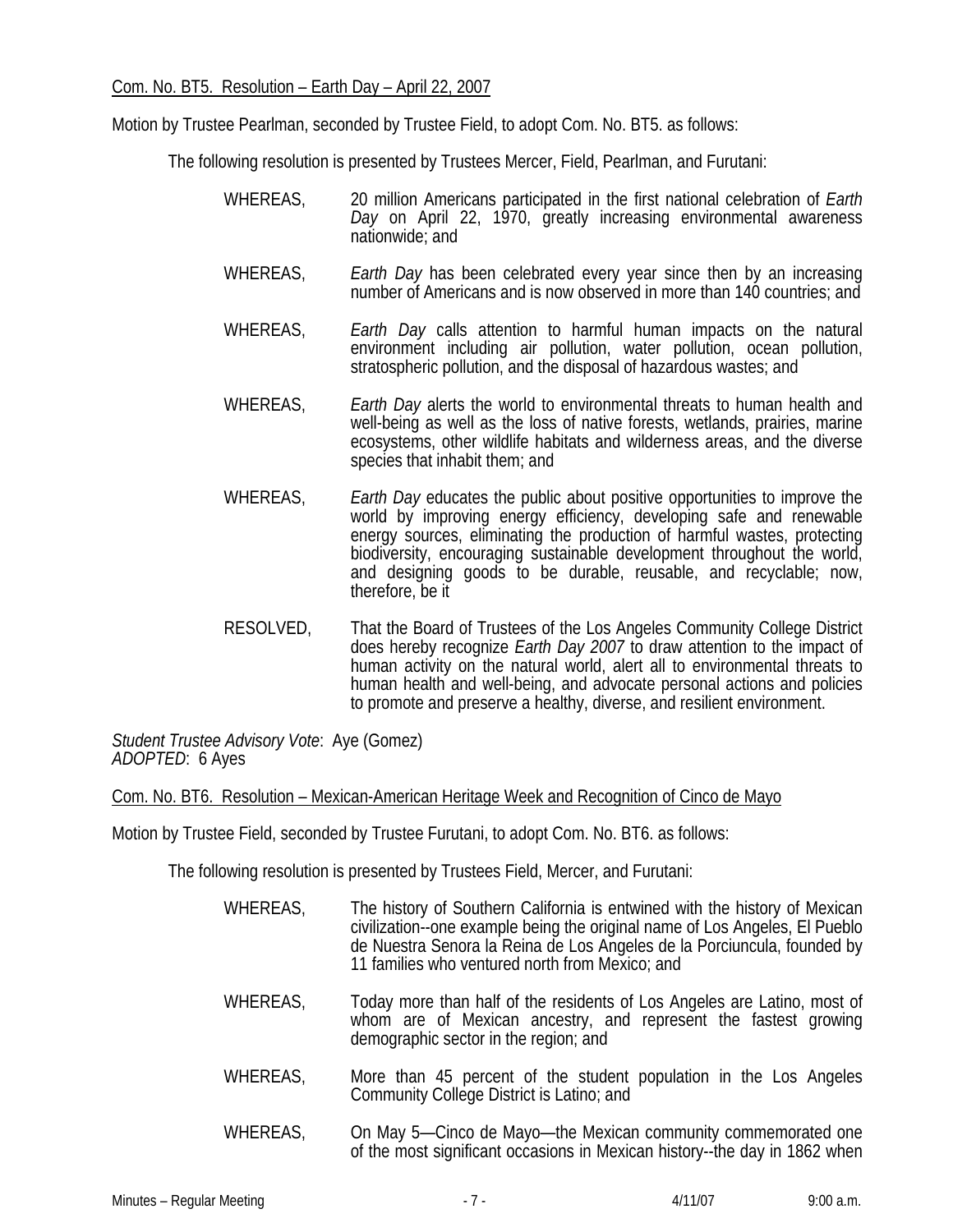French forces were defeated at the Battle of Puebla, which has since become an international symbol of Mexican nationalism; and

- WHEREAS, This symbol is one in which all people may take pride by observing the triumph of liberty and equality; now, therefore, be it
- RESOLVED, That the week of April 29 to May 5, 2007 be declared Mexican-American Heritage Week in celebration of Cinco de Mayo and all residents of the Los Angeles Community College District are encouraged to become familiar with the history, art, culture, and technical advances of the people of Mexico and the many contributions of Mexicans and Mexican-Americans to the world and the United States.

*Student Trustee Advisory Vote*: Aye (Gomez) *ADOPTED*: 6 Ayes

#### Com. No. BT7. Resolution – Month of the Young Child

Motion by Trustee Furutani, seconded by Trustee Mercer, to adopt Com. No. BT7. as follows:

The following resolution is presented by Trustees Mercer and Furutani:

- WHEREAS, Each day in our community, including our own community colleges, thousands of parents place their infants and young children, our nation's most precious resource, in the hands of child care providers in ever increasing numbers; and
- WHEREAS, Increased participation of women and men in the workforce and in educational training continues to heighten the demand for child care during working hours; and
- WHEREAS, All children deserve quality child care; and
- WHEREAS, Child care teachers and providers represent some of the least recognized and compensated professionals. Nevertheless, child care teachers and providers are the major determinates of quality child care and, as such, are responsible for our children's future success; and
- WHEREAS, The National Association for the Education of Young Children (NAEYC), a nationally recognized professional organization representing the highest standards for child care through accreditation, journals, conferences, and local affiliates, has declared April 22-28, 2007 as the Week of the Young Child to celebrate children and raise awareness of their needs through the slogan of "*Building Better Futures For All Children*"; now, therefore, be it
- RESOLVED, That the Board of Trustees of the Los Angeles Community College District does hereby proclaim April as the *Month of the Young Child* and urges all citizens to join in celebrating the importance of positive role models for children by expressing appreciation to child care providers for their commitment to the care and education of today's young children by honoring these professionals.

*Student Trustee Advisory Vote*: Aye (Gomez) *ADOPTED*: 6 Ayes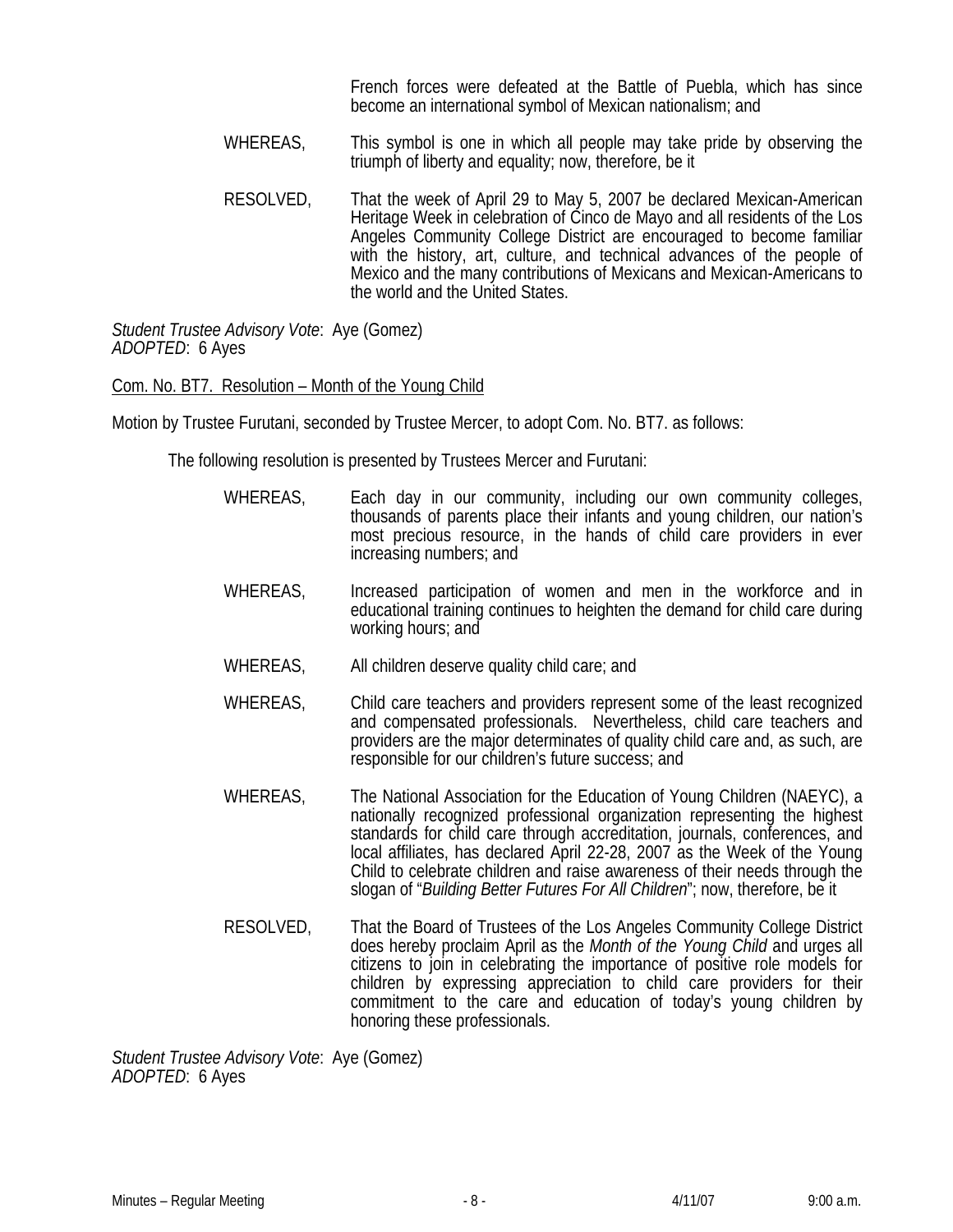Motion by Trustee Pearlman, seconded by Trustee Furutani, to adopt Com. No. BT8. as follows:

The following resolution is presented by Trustees Pearlman and Furutani:

WHEREAS, Each week 100,000 bicyclists all over Los Angeles County pedal their way to work for economic and health reasons; and WHEREAS, Bicycling helps decrease traffic congestion, improves air quality, and helps create a sustainable living and work area; and WHEREAS, Cities across the nation are promoting the benefits of bicycling; now, therefore, be it RESOLVED, That the Board of Trustees of the Los Angeles Community College District hereby supports May as National Bike Month, urges all residents of the Los Angeles Community College District, including employees and students to try bicycling and mass transit as a viable form of transportation, and urges businesses and institutions to provide bicycle racks and urges all bicyclists to wear helmets and other essential protective gear.

*Student Trustee Advisory Vote*: Aye (Gomez) *ADOPTED*: 6 Ayes

#### Com. No. BT9. Resolution – National Nurses Week

Motion by Trustee Candaele, seconded by Trustee Pearlman, to adopt Com. No. BT9. as follows:

The following resolution is presented by Trustees Pearlman, Mercer, and Furutani:

- WHEREAS, Nearly 2.9 million registered nurses in the United States comprise our nation's largest health care profession; and WHEREAS, The depth and breadth of the registered nursing profession is meeting the different and emerging health care needs of the American population in a wide range of settings; and WHEREAS, The demand for registered nursing services will be greater than ever before
	- due to the aging of the American population, the continuing growth of home health care services; and
- WHEREAS, More and more qualified registered nurses will be needed in the future to meet the increasingly complex needs of the health care consumers; and
- WHEREAS, The theme of National Nurses Week is *"Nursing: A Profession and a Passion*;*"* now, therefore, be it
- RESOLVED, That the Board of Trustees of the Los Angeles Community College District does hereby acknowledge and support the designation of May 6 to 12, 2007 as National Nurses Week and asks all employees and students to join in honoring the many registered nurses in our community, and especially the nurses on our own faculty and staff.

*Student Trustee Advisory Vote*: Aye (Gomez) *ADOPTED*: 6 Ayes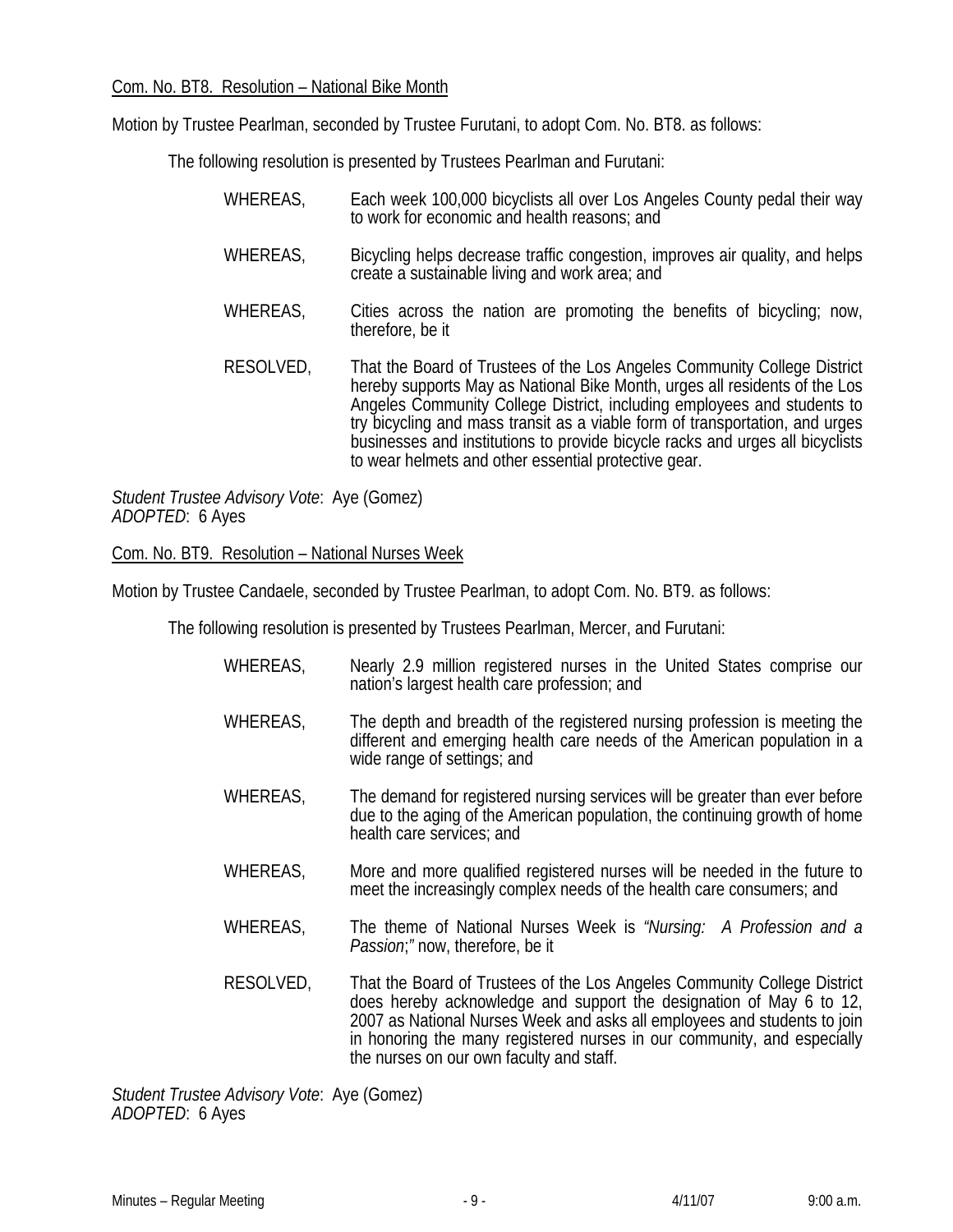Motion by Trustee Field, seconded by Trustee Scott-Hayes, to adopt Com. No. BT10. as follows:

- WHEREAS, The Board of Trustees of the Los Angeles Community College District adopted a policy to require sustainable building principles and standards for Proposition A capital improvements on March 6, 2002; and
- WHEREAS, The Board of Trustees of the Los Angeles Community College District adopted a policy to require sustainable building principles and standards for Proposition AA capital improvements as well; and
- WHEREAS, The Los Angeles Community College District has utilized the LEED™ Rating System to achieve the above policies for all Proposition A/AA projects; and
- WHEREAS, The LEED™ rating system includes Water Efficiency as one of the primary areas to focus on to achieve a sustainable building; and
- WHEREAS, The maximum credits to be granted under the Water Efficiency criteria can be achieved through the use of non-water supplied urinals; and
- WHEREAS, Each non-water supplied urinal will save approximately 40,000 gallons of water per year and approximately 2.45 acre-feet (800,000 gallons) during its 20-year expected life-cycle; and
- WHEREAS, The District has previously installed non-water supplied urinals in key test locations and these plumbing fixtures have proven to be safe, sanitary, and a benefit to the District; and
- WHEREAS, The Southern California Pipe Trade District Council 16 has written a letter of support for the District's Green Building Program, and has indicated that they do not oppose the use of non-water urinals as long as appropriate safety standards are observed; and
- WHEREAS, The replacement of water-fed urinals Districtwide with the more efficient and environmentally responsible non-water supplied urinal can be expected to save approximately 200 million gallons of water annually and approximately 12,269 acrefeet during the 20-year expected life-cycle of these plumbing fixtures; and
- WHEREAS, The Metropolitan Water District of Southern California (MWD) has recognized the valuable contribution that non-water supplied urinals can provide to their regional conservation goals and water resource planning and is, therefore, providing financial incentives of \$400 for every retrofit and \$120 for every new non-water supplied urinal used in a new construction project; and
- WHEREAS, All of the nine college campuses and all property under the jurisdiction of the Los Angeles Community College District are eligible to receive these rebates from the MWD; now, therefore, be it
- RESOLVED, That the Board of Trustees of the Los Angeles Community College District hereby adopts the following policy Districtwide:

All new construction projects shall specify non-water supplied urinals and all existing restrooms shall be retrofitted with non-water supplied urinals, and the following conditions shall be complied with at all times:

1. The urinals must meet performance, testing, and labeling requirements established by the American Society of Mechanical Engineers (ASME) standard A112.19.19-2006.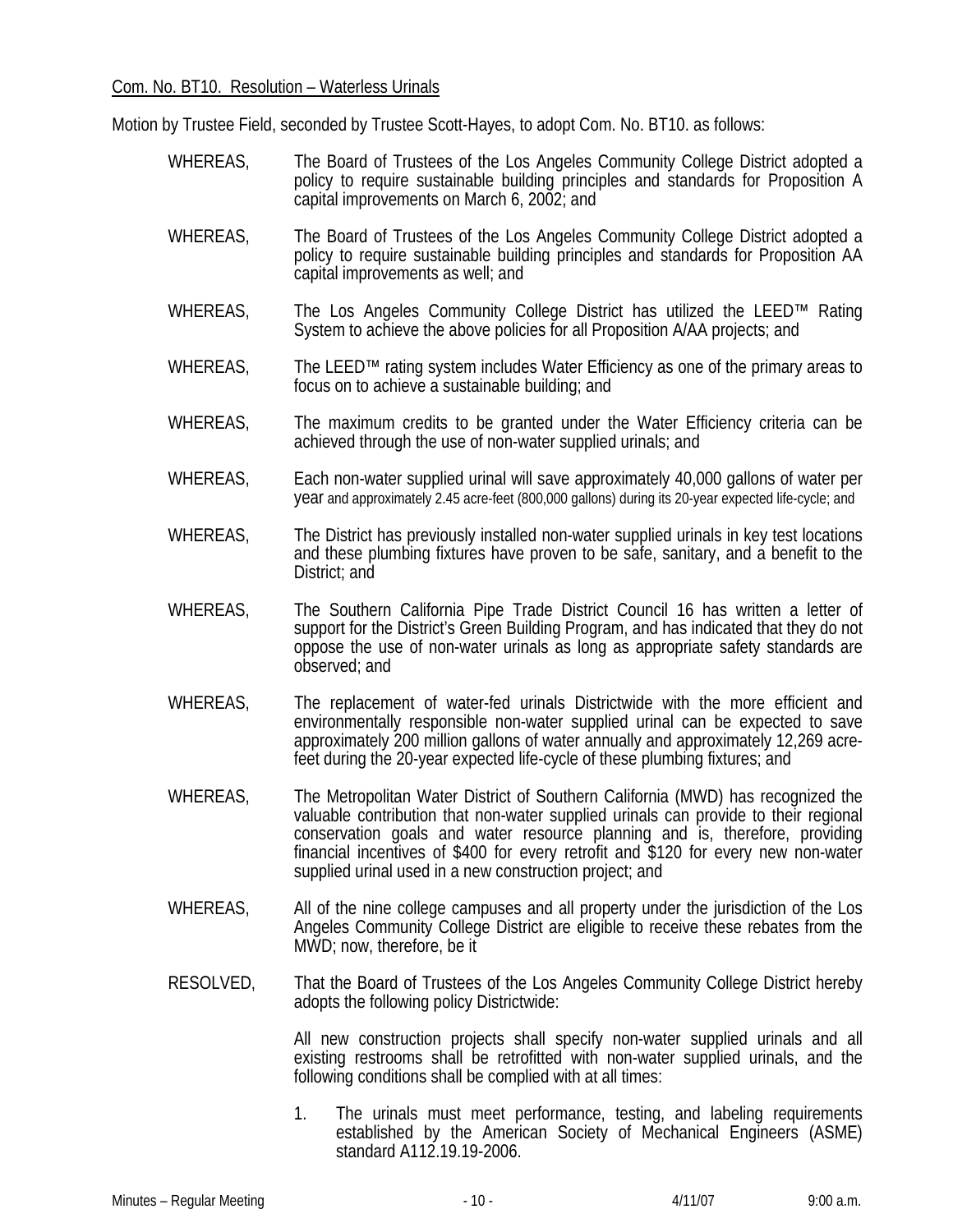- 2. The urinals are listed by the American National Standards Institute accredited third-party certification agency to the ASME A112.19.19-2006.
- 3. The urinals provide a barrier that maintains an effective trap seal.
- 4. The urinals permit the uninhibited flow of waste through the urinal to the sanitary drainage system.
- 5. The urinal is to be cleaned and maintained in accordance with the manufacturer's instructions after installation.
- 6. The urinals are to be installed with a water supply rough-in to the urinal location that would allow a subsequent replacement of the non-watersupplied urinal with a water-supplied urinal if desired.

Chancellor Young and Mr. Larry Eisenberg, Executive Director, Facilities Planning and Development, explained the waterless urinals project.

*Student Trustee Advisory Vote*: Abstain (Gomez) *ADOPTED*: 6 Ayes

Com. No. BT11. 2007 California Community College Trustees Board of Directors Election

Motion by Trustee Scott-Hayes, seconded by Student Trustee Gomez, that Trustee Georgia L. Mercer be elected to the CCCT Board of Directors for 2007.

*Student Trustee Advisory Vote*: Aye (Gomez) *ADOPTED*: 6 Ayes

Com. No. BT12. Conference Attendance Authorization

Motion by Trustee Field, seconded by Trustee Scott-Hayes, to adopt Com. No. BT12. as follows:

Authorize payment of necessary expenses for Warren T. Furutani, member of this Board of Trustees, to attend the Asian Pacific Americans in Higher Education (APAHE) Conference to be held on May 3-5, 2007 in Oakland, California.

*Student Trustee Advisory Vote*: Aye (Gomez) *ADOPTED*: 6 Ayes

#### **REPORTS FROM THE CHANCELLOR AND COLLEGE PRESIDENTS**

The following reports to the governing board of the Los Angeles Community College District, considered as a part as if fully set forth hereto and certified copies of which are on file in the Office of the Board of Trustees, were presented by Chancellor Young and action taken as indicated.

No reports.

#### **CONSENT CALENDAR ITEMS**

#### **Matters Requiring a Majority Vote**

President Mercer entertained a motion to adopt the Consent Calendar Items as amended on Matters Requiring a Majority Vote, with the limitation that the Student Trustee's vote shall not apply to HRD1., ISD1., ISD3., PC1., and the Correspondence.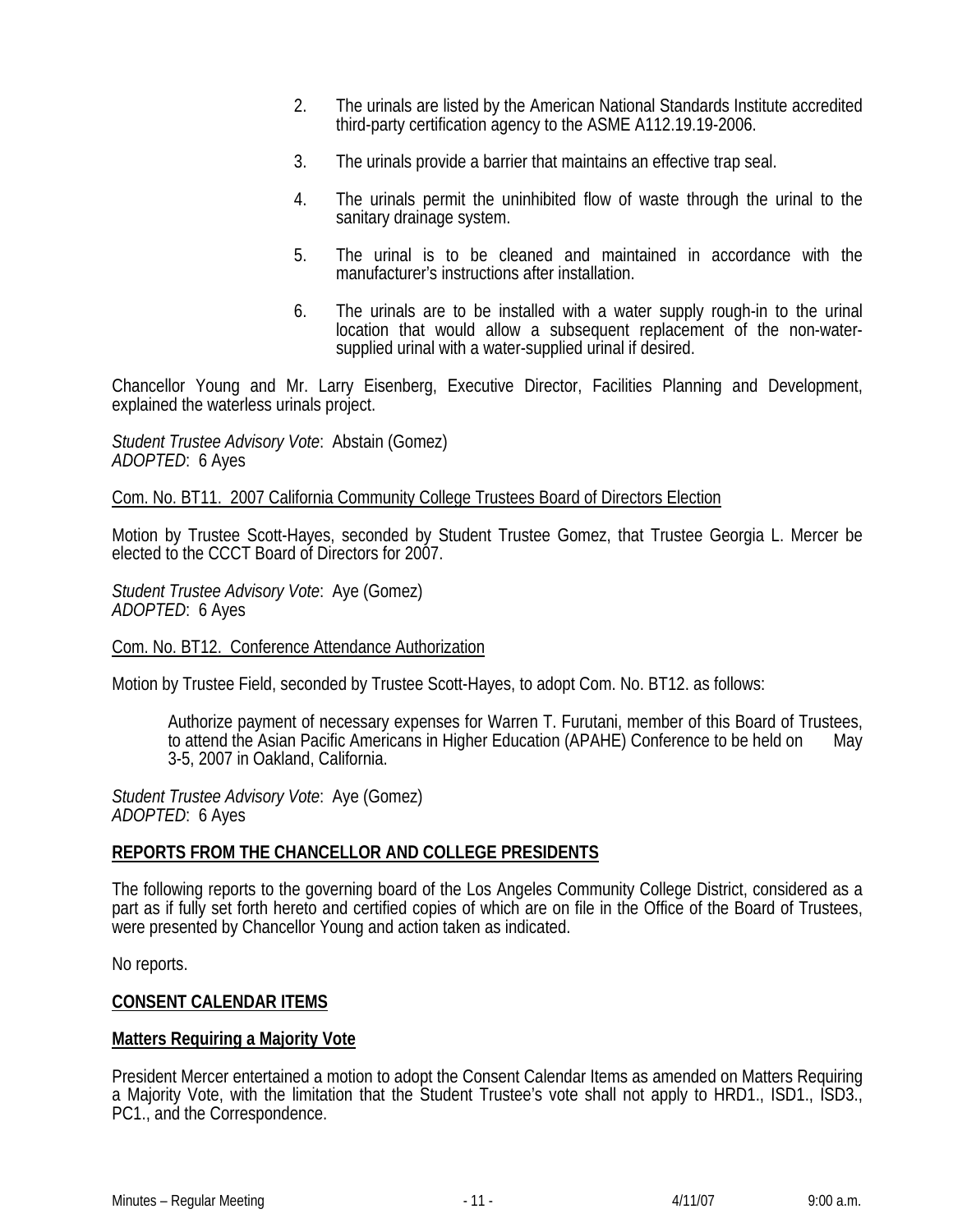Motion by Trustee Scott-Hayes, seconded by Trustee Furutani, to adopt the Consent Calendar Items as amended on Matters Requiring a Majority Vote.

The Trustees discussed the following Consent Calendar agenda items:

#### Com. No. BF1. Budget and Finance Routine Report

#### Com. No. BF2. Adjustments to Unrestricted Income/Appropriations

With respect to the increase of \$8.5 million to the Unrestricted General Fund income and appropriations, President Mercer requested an explanation of the adjustment.

Mr. Vinh Nguyen, Director, Budget Management and Analysis, explained the adjustment.

#### Com. No. BSD1. Business Services Routine Report

With respect to Roman Numeral IV. Authorize Termination of Lease Agreement as it relates to the termination of the agreement with Cadillac Grill that would cease all food service operations at LAVC, Trustee Pearlman inquired as to how long Cadillac Grill was allowed to go without paying rent.

Ms. Carlotta Tronto, Vice President, Academic Affairs, LAVC, responded that they went approximately four months without paying rent.

Trustee Pearlman inquired if Cadillac Grill was the only food service provider at LAVC.

Ms. Tronto responded that the only other food service providers are the Bookstore and vending machines. She indicated that a temporary food service is coming to the campus as well as additional vending machines in the cafeteria area.

Trustee Pearlman requested an update regarding the food service situation on all of the campuses.

Chancellor Young indicated that he would prepare a report on a campus-by-campus basis regarding the food service situation.

# Com. No. BSD2. Ratifications for Business Services and Facilities Planning

#### Com. No. FPD1. Facilities Planning and Development Routine Report

With respect to Roman Numeral III. Ratify Amendments to Professional Services Agreements Item H. as it relates to an amendment to an agreement with Ms. Shari Borchetta to provide additional liaison and coordination consulting services at WLAC, Trustee Field inquired if Ms. Borchetta is working both at WLAC and in Business Services at the District Office.

Chancellor Young responded that Ms. Borchetta is currently working only in Business Services on an interim basis until the permanent selection process for the Director of Business Services is completed.

With respect to Roman Numeral VI. Ratify Construction Contract Change Orders Item H. as it relates to a change order to a contract with Tei-Tech Construction, Inc. for additional construction services for the Board Room Graphic Installation project, Trustee Field inquired as to the reason for a reference to a project at LATTC in the background paragraph.

Mr. Eisenberg responded that the protective coating that has been installed on the floors and walls in a restroom at LATTC was first tested on the Board Room windows.

Mr. Eisenberg noted the following amendment:

. . .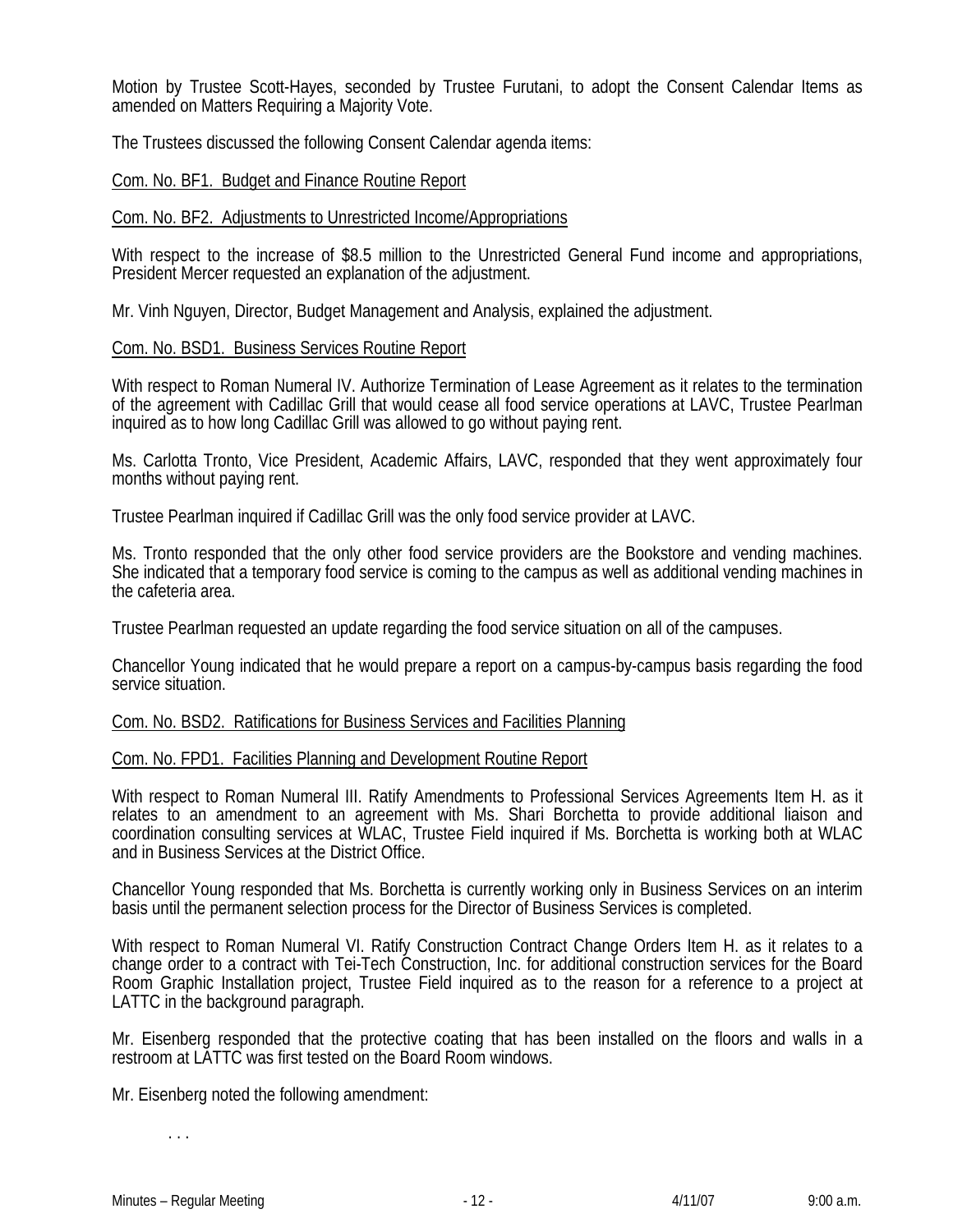# IX. AUTHORIZE ACCEPTANCE OF COMPLETION OF CONSTRUCTION CONTRACTS

. . .

**C. Authorize Acceptance of Completion of Contract No. 31086 with TEI-Tech Construction, Inc. to provide general construction services for the Roadways, Walkways, Grounds, Parking Lots (RWGPL) – Phase 1 Marquee project at Los Angeles Valley College with a substantial completion date of September 14, 2006.**

**. . . .**

**Withdrawn.** 

. . . .

#### Com. No. FPD2. Authorize Program Management Agreement

President Mercer requested an explanation of the agreement with URS Corporation to provide program management services for the Proposition A/AA Bond Program.

Chancellor Young indicated that this agreement does not signify that there were any problems with DMJM/JGM and, in fact, the District has had a successful partnership with DMJM/JGM through the entire initial phase of the Bond Program. This agreement is an effort to take the Bond Program to a higher level. DMJM/JGM will still have some involvement in the new arrangement along with URS Corporation. He expressed his appreciation to DMJM/JGM for their involvement in the Bond Program.

Trustee Scott-Hayes spoke in support of the agreement and expressed her appreciation to DMJM/JGM.

Trustee Pearlman expressed her appreciation to Mr. Fred Gans, Program Director, DMJM/JGM for his efforts.

Com. No. HRD1. Personnel Services Routine Actions

Com. No. ISD1. Student Discipline – Permanent Expulsion

Com. No. ISD2. Approval of New Courses

Com. No. ISD3. Approval of New Noncredit Educational Certificates

Com. No. PC1. Personnel Commission Actions

Accept Recommended Disposition of Correspondence

*Student Trustee Advisory Vote*: Aye (Gomez) *ADOPTED AS AMENDED*: 6 Ayes

# **Matters Requiring a Super Majority Vote**

None.

# **RECOMMENDATIONS FROM THE CHANCELLOR**

None.

# **NOTICE REPORTS AND INFORMATIVES**

Com. No. ISD/A. Informative – Notification of Student Travel

Presented by Chancellor Young.